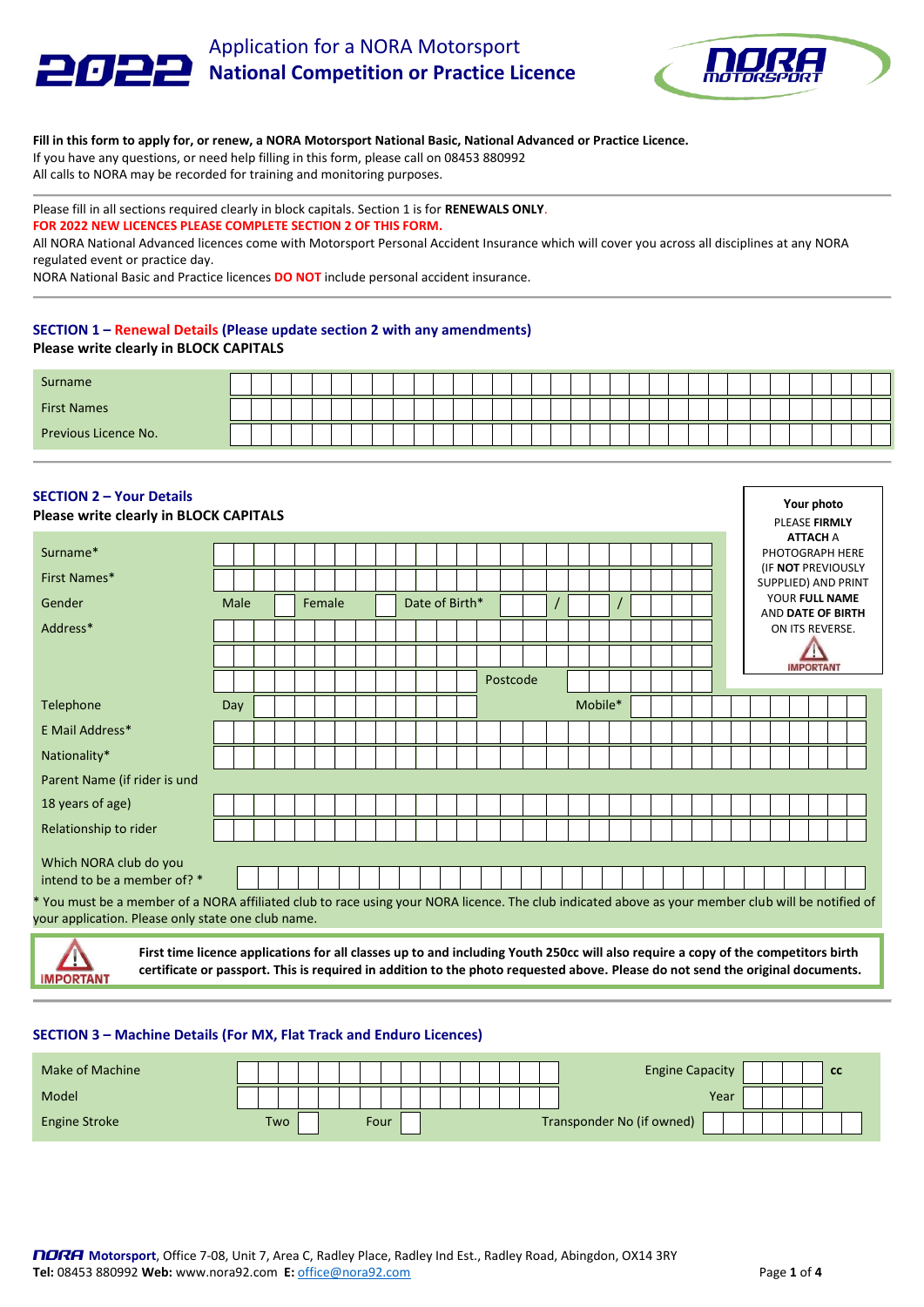

Application for a NORA Motorsport **National Competition or Practice Licence**



#### **SECTION 4 – Your Medical Details**

All questions below MUST be answered by all competitors regardless of age. Failure to complete this section may result in your application form being returned to you. Failure to complete this section truthfully may have serious consequences. If you answer yes to any question please give details in the space provided.

## **Have you ever suffered from or are you currently suffering from any of the following illnesses or conditions:**

Have you been prescribed or are you taking any of the substances shown on the World Anti-Doping Agency prohibited list? (see H39 or www.wada-ama.org)

Epilepsy, fits, blackouts or any condition which may cause loss of consciousness?

Any condition that might cause dizziness, vertigo or loss of balance?

Have you been unconscious because of a head injury or suffered from concussion?

Any brain disorder such as a stroke, MS or Motor Neurone disease?

Any loss of strength, feeling, control or movement of any of your limbs, head or neck?

Amputation of any part of your limbs with or without an artificial replacement?

Any condition or operation involving your heart or main blood vessels or any high blood pressure?

Any kind of tumour or cancer?

Diabetes? If 'Yes' please state whether treated by diet, tablets or insulin?

Any psychiatric or emotional illness or any alcohol/drug/substance misuse?

Any condition affecting your vision or eyes, including colour blindness?

Are you taking any medication?

(Include all tablets, medicines etc. whether prescribed or bought over the counter.)

**If yes please give any details below:**

## **SECTION 5 – Your PA Cover Summary**

When you race with an annual NORA Motorsport National Advanced licence in your wallet you can take comfort in the fact that you have personal accident cover in place. With your NORA licence, cover will be in place across all forms of NORA sanctioned motorsport. If you're riding abroad, you can also upgrade your licence to an International licence which includes EU repatriation cover.

| <b>Benefits</b>                                     | What it means to you                                             | What you get                              |
|-----------------------------------------------------|------------------------------------------------------------------|-------------------------------------------|
| Death***                                            | A lump-sum benefit to you if you die as the result of accidental | £10,000.00                                |
|                                                     | bodily injury                                                    |                                           |
| Loss of sight in one or both eyes                   | A lump-sum benefit to you if you permanently lose your sight,    | £20,000.00                                |
| Loss of one or more limbs                           | hearing or permanently lose, or lose the use of, a limb as the   | £20,000.00                                |
| Loss of hearing in both ears                        | result of accidental bodily injury                               | £20,000.00                                |
| Loss of speech                                      |                                                                  | £20,000.00                                |
| Loss of hearing in one ear                          |                                                                  | £5,000.00                                 |
| Permanent Total Disablement (PTD)                   | A lump-sum benefit to you if you are permanently disabled so     | £20,000.00                                |
| Paraplegia                                          | you cannot carry on in any occupation as the result of           | Up to £50,000                             |
| Quadraplegia                                        | accidental bodily injury.                                        | Up to £100,000                            |
| *Hospitalisation                                    | For those extended stays in hospital                             | £75 per day up to maximum £750            |
| *Physiotherapy                                      | To help get you back on your feet.                               | Up to £350.00                             |
| *Relocation Expenses                                | Don't get stranded away from home.                               | Up to £10,000                             |
| Temporary Total Disablement***                      | A weekly benefit to you if you are disabled so you cannot carry  | £50                                       |
|                                                     | on in your occupation as the result of accidental bodily injury. | per week for up to 52 weeks from the date |
|                                                     |                                                                  | you first became disabled                 |
| <b>Bone Fracture</b>                                |                                                                  | £200.00*                                  |
| * + extra benefits fully detailed with your licence |                                                                  |                                           |

**What is not covered?**

You taking part in any occupation, sport or pastime of a hazardous nature other than your NORA motorsports activities. You engaging in or taking part in armed forces service or operations. You engaging in flying of any kind other than as a passenger. Your suicide or attempted suicide or intentional self-injury. Your deliberate exposure to exceptional danger (except in an attempt to save human life). Your own criminal act. You being under the influence of alcohol or drugs (unless prescribed for you by a qualified medical practitioner) or treatment for drug addiction. Terrorism, War or Radioactive contamination. AIDS or Illness of any kind. Claims arising out of any existing medical conditions for which you have received treatment. We will not pay for any claim for the first 42 days of each Temporary Total Disablement claim. We will not pay more than 70% of your gross weekly earnings

\*Bone Fracture cover is dependent upon the bone broken

\*\*Personal Accident Insurance is NOT included with national basic, practice or one event licences

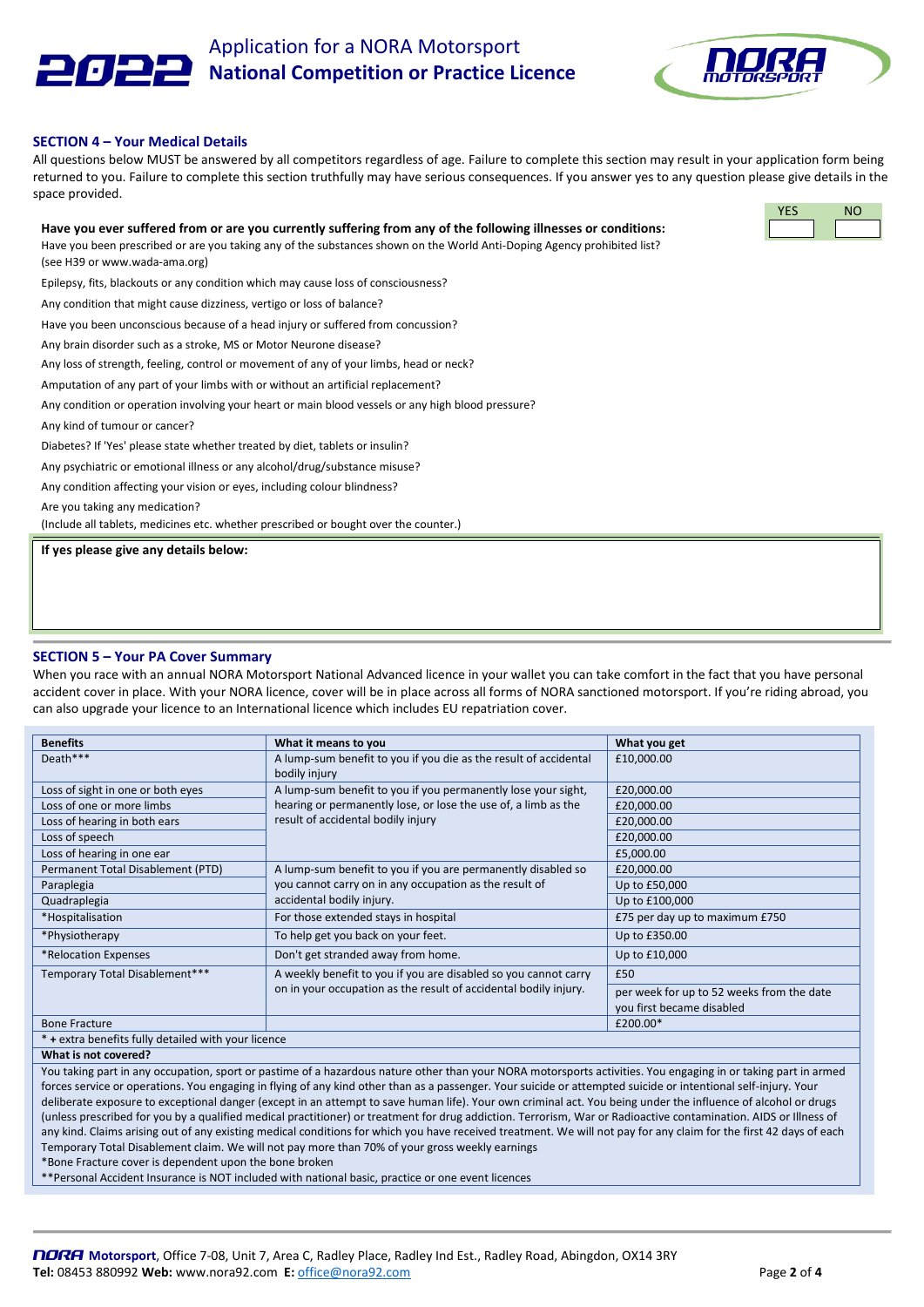

Application for a NORA Motorsport **National Competition or Practice Licence**



## **SECTION 6 – Licence Required**

**Please tick box next to relevant licence type**

|              | <b>Class</b>             | <b>Licence Restrictions</b><br>NOTE: Ages taken as of 1 <sup>st</sup> January for the year the licence is valid. | <b>National</b><br><b>Basic</b> | <b>National</b><br><b>Advanced</b> |  |
|--------------|--------------------------|------------------------------------------------------------------------------------------------------------------|---------------------------------|------------------------------------|--|
|              | Auto                     | 6-8 years, max 50cc 2 or 4 stroke automatic, max 12" rear and 15" front wheels                                   | £40.00                          | £65.00                             |  |
|              | 65cc                     | 7-10 years, max 65cc 2 stroke & 110cc 4 stroke, max 12" rear and 14" front wheels                                | £50.00                          | £75.00                             |  |
|              | Small Wheel (SW)         | 9-12 years, max 85cc 2 stroke & 150cc 4 stroke, max 14" rear and 17" front wheels                                | £50.00                          | £75.00                             |  |
|              | Big Wheel (BW)           | 11-15 years, max 85cc 2 stroke & 150cc 4 stroke, max 16" rear and 19" front wheels                               | £50.00                          | £75.00                             |  |
|              | Youth 125cc              | 13-17 years, max 145cc 2 stroke, max 19" rear and 21" front wheels                                               | £50.00                          | £75.00                             |  |
|              | Youth 250cc              | 14-17 years, max 145cc 2 stroke & 250cc 4 stroke, max 19" rear and 21" front wheels                              | £50.00                          | £75.00                             |  |
|              | Minibike Kids            | 6-8 years, max 50cc 2 or 4 stroke automatic, max 12" rear and 15" front wheels                                   | £40.00                          | £65.00                             |  |
|              | Minibike Youth           | 9-14 years, max 65cc 2 stroke & 125cc 4 stroke, max 12" rear and 15" front wheels                                | £50.00                          | £75.00                             |  |
| <b>YOUTH</b> | Mini Quad                | 5-7 years, max 90cc auto                                                                                         | £25.00                          | EN/A                               |  |
|              | <b>Youth Quad</b>        | 6-17 years, 100cc open and 250cc open                                                                            | £50.00                          | £75.00                             |  |
|              | Youth SXS                | $11-16$ years                                                                                                    | £50.00                          | £75.00                             |  |
|              | <b>Junior Autocross</b>  | 16 Years Plus                                                                                                    | £50.00                          | N/A                                |  |
|              | <b>Junior Flat Track</b> | 7-11 years, max 65cc 2 stroke & 130cc 4 stroke, max 19" wheels                                                   | £50.00                          | £75.00                             |  |
|              | <b>Inter Flat Track</b>  | 10-15 years, max 85cc 2 stroke & 230cc 4 stroke, max 19" wheels                                                  | £50.00                          | £75.00                             |  |
|              | <b>Senior Flat Track</b> | 14-17 years, max 125cc 2 stroke & 250cc 4 stroke, max 19" wheels                                                 | £50.00                          | £75.00                             |  |
|              | <b>Youth Trials</b>      | 5 Years and over                                                                                                 | £20.00                          | £55.00                             |  |
|              | <b>Youth Practice</b>    | 5-17 years - as per class shown above                                                                            | £25.00                          | N/A                                |  |
|              | Competition              | 15 years and over, this covers all types of adult competition                                                    | £55.00                          | £85.00                             |  |
|              | Quad                     | 15 years and over                                                                                                | £55.00                          | £85.00                             |  |
|              | Sidecar                  | 15 years and over                                                                                                | £55.00                          | £85.00                             |  |
|              | SXS/UTV                  | 15 years and over                                                                                                | £55.00                          | £85.00                             |  |
| <b>ADULT</b> | 4x4 Trials               | 16 years and over                                                                                                | £20.00                          | £55.00                             |  |
|              | 4x4 Speed                | 16 years and over                                                                                                | £55.00                          | £85.00                             |  |
|              | <b>Autocross</b>         | 16 years and over                                                                                                | £55.00                          | £85.00                             |  |
|              | <b>Ultra 4 Unlimited</b> | 18 years and over                                                                                                | £55.00                          | £85.00                             |  |
|              | <b>Adult Trials</b>      | 15 and Over                                                                                                      | £20.00                          | £55.00                             |  |
|              | Practice                 | As per class shown above                                                                                         | £25.00                          | N/A                                |  |

All licences will be subject to a £3.50 administration fee

## **SECTION 7 – Payment**

| I am paying by:                                      | Name on Card         |
|------------------------------------------------------|----------------------|
| A cheque made payable to NORA 92 Ltd                 |                      |
| A postal order made payable to NORA 92 Ltd           | Address              |
| A credit or debit card, please complete details      |                      |
| <b>CARD DETAILS:</b> Electron and Am Ex not accepted |                      |
| Card Type<br>Mastercard<br>Visa                      | Signature            |
| + £3.50 Admin fee<br>CCV No.<br>Amount to pay:<br>£  |                      |
| Card number:<br><b>Expiry date:</b>                  |                      |
|                                                      | Daytime Phone Number |
|                                                      |                      |

NORA **Motorsport**, Office 7-08, Unit 7, Area C, Radley Place, Radley Ind Est., Radley Road, Abingdon, OX14 3RY **Tel:** 08453 880992 **Web:** www.nora92.com **E:** [office@nora92.com](mailto:office@nora92.com) Page **3** of **4**